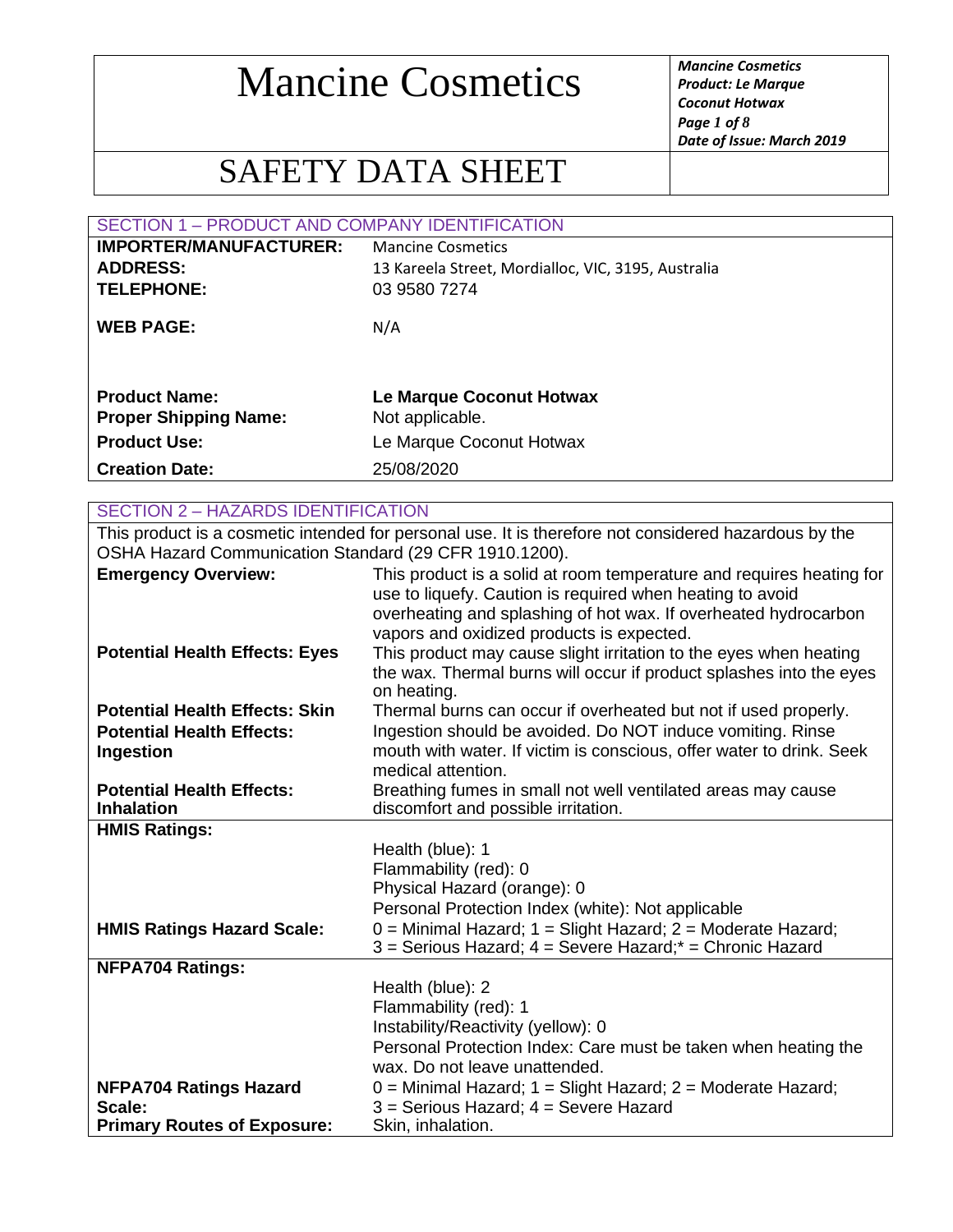*Product: Le Marque Coconut Hotwax Page 2 of 8 Date of Issue: March 2019*

### SAFETY DATA SHEET

**Potential Environmental** 

**Effects:** Do not dispose of directly into waterways.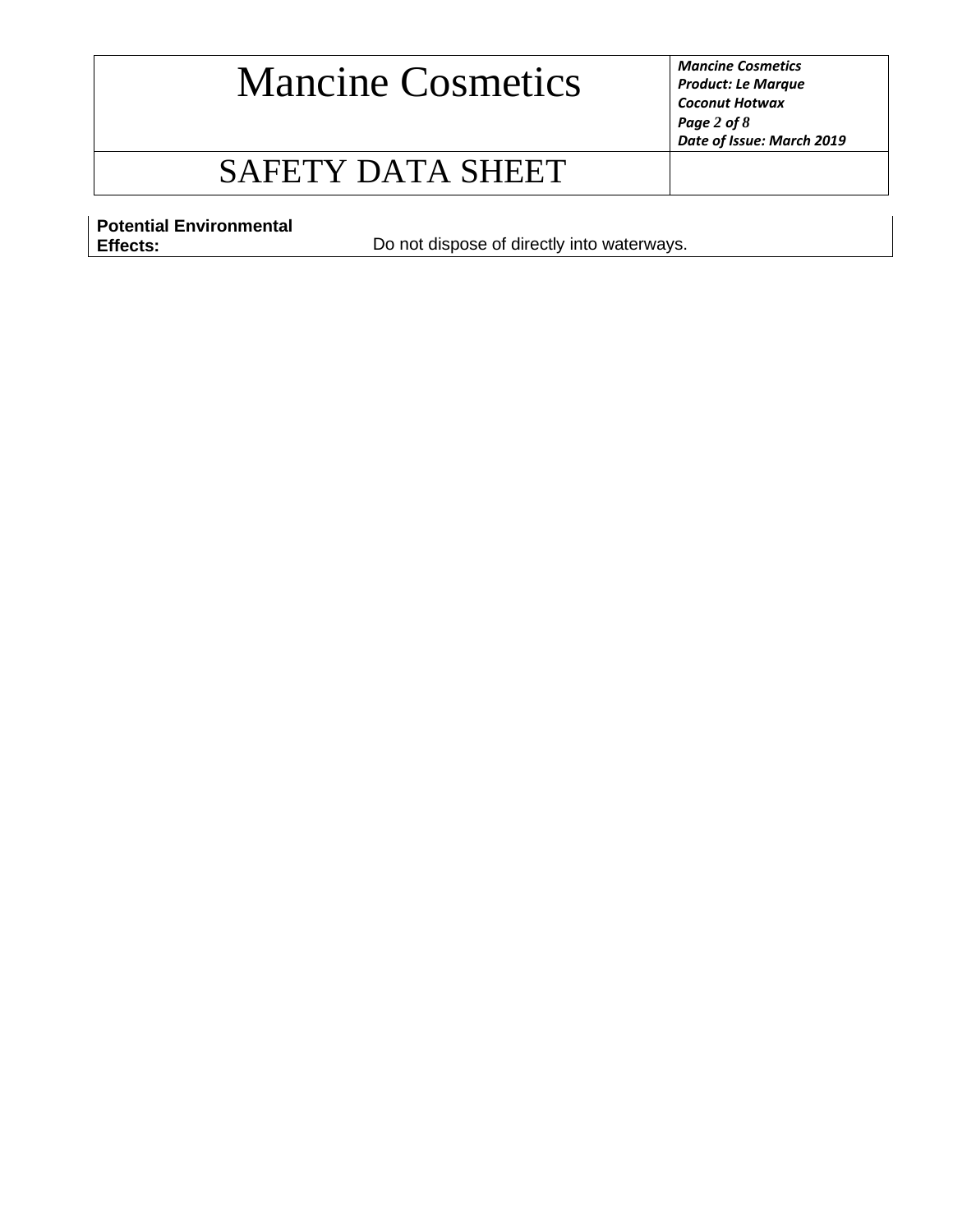*Product: Le Marque Coconut Hotwax Page 3 of 8 Date of Issue: March 2019*

### SAFETY DATA SHEET

#### SECTION 3 – COMPOSITION/INFORMATION ON INGREDIENTS

| <b>Information on Non-</b><br><b>Hazardous Components:</b> | This product is a cosmetic intended for personal use. It is therefore not<br>considered hazardous by the OSHA Hazard Communication Standard<br>(29 CFR 1910.1200). |                    |                    |
|------------------------------------------------------------|--------------------------------------------------------------------------------------------------------------------------------------------------------------------|--------------------|--------------------|
| Ingredients:                                               |                                                                                                                                                                    | <b>CAS Number:</b> | <b>Proportion:</b> |
| Microcrystalline wax                                       |                                                                                                                                                                    | 63231-60-1         | Proprietary        |
| Hydrogenated Poly(C6-20 Olefin)                            |                                                                                                                                                                    | 69430-35-9         | Proprietary        |
| <b>Titanium Dioxide</b>                                    |                                                                                                                                                                    | 13463-67-7         | Proprietary        |
| Parfum                                                     |                                                                                                                                                                    | N/A                | Proprietary        |
| Benzyl Benzoate                                            |                                                                                                                                                                    | 120-51-4           | Proprietary        |
| <b>Total</b>                                               |                                                                                                                                                                    |                    | 100% w/w           |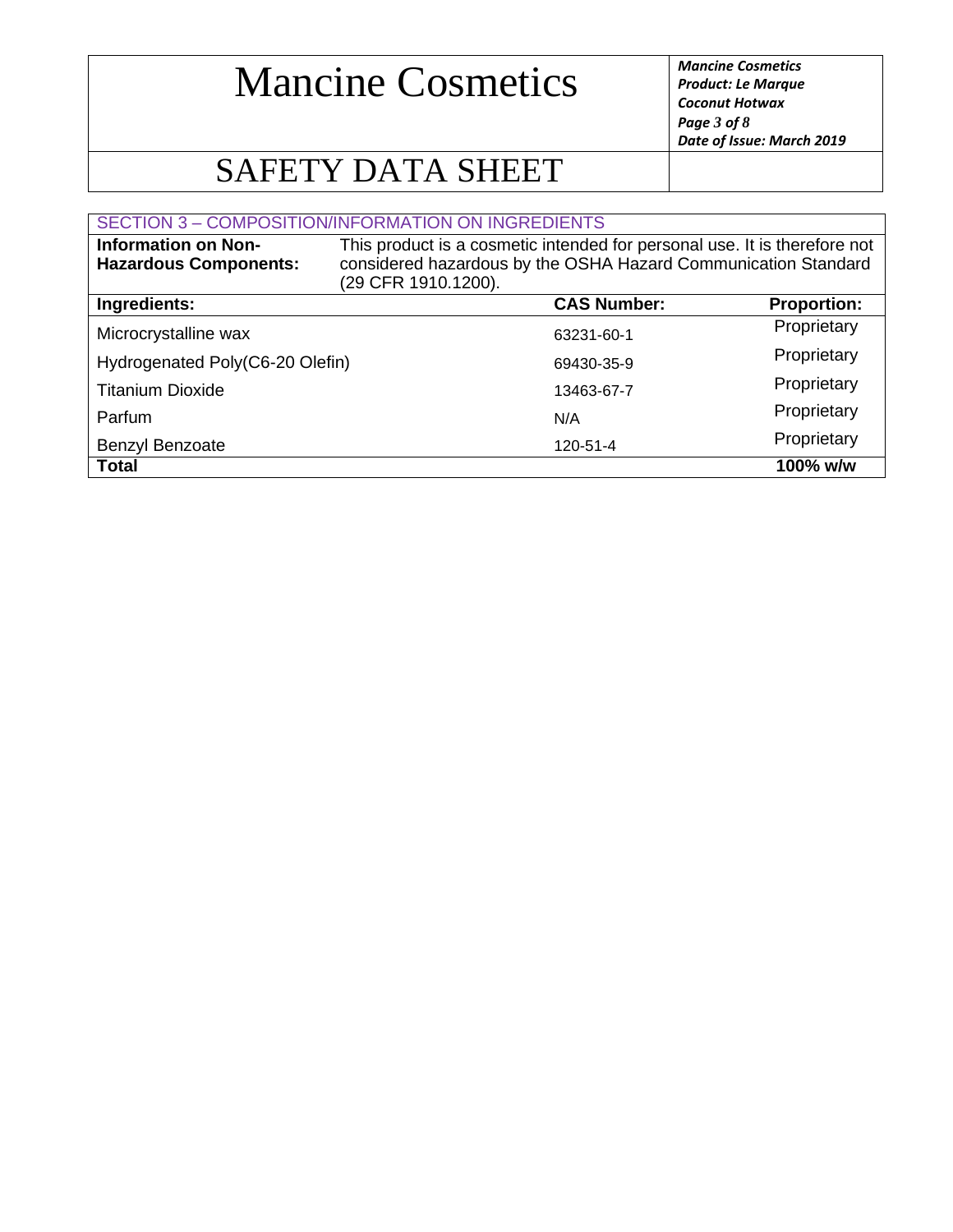*Product: Le Marque Coconut Hotwax Page 4 of 8 Date of Issue: March 2019*

### SAFETY DATA SHEET

SECTION 4 – FIRST AID MEASURES

| <b>First Aid Facilities Required:</b> | Eye wash fountains and a general washing facility should be easily<br>accessible in the immediate work area as well as protective<br>clothing and correct training for using this wax. |
|---------------------------------------|----------------------------------------------------------------------------------------------------------------------------------------------------------------------------------------|
| Inhalation:                           | Remove to a well ventilated area.                                                                                                                                                      |
| <b>Skin contact:</b>                  | If burns occur, flush with water and seek emergency aid.                                                                                                                               |
| Eye contact:                          | Flush thoroughly with water. If irritation develops seek medical<br>attention.                                                                                                         |
| <b>Ingestion (Swallowed):</b>         | Avoid ingestion as with all cosmetic products. Do NOT induce<br>vomiting. Rinse mouth with water. If victim is conscious, offer water<br>to drink. Seek medical attention.             |
| <b>Advice to Doctor:</b>              | No specific antidote. Treat symptomatically.                                                                                                                                           |

| <b>SECTION 5 – FIRE FIGHTING MEASURES</b> |  |  |
|-------------------------------------------|--|--|
|-------------------------------------------|--|--|

| <b>Flammable Properties:</b>         | Will support a flame above flash point temperature.               |  |
|--------------------------------------|-------------------------------------------------------------------|--|
| <b>Fire Hazards:</b>                 | Produces Carbon Monoxide and Carbon Dioxide on burning.           |  |
| <b>Flash Point:</b>                  | $< 150^{\circ}$ C                                                 |  |
| <b>NFPA704 Ratings:</b>              |                                                                   |  |
|                                      | Health (blue): 1                                                  |  |
|                                      | Flammability (red): 0                                             |  |
|                                      | Instability/Reactivity (yellow): 0                                |  |
|                                      | Personal Protection Index (white): Not applicable                 |  |
| <b>NFPA704 Ratings Hazard</b>        | $0 =$ Minimal Hazard; $1 =$ Slight Hazard; $2 =$ Moderate Hazard; |  |
| Scale:                               | $3$ = Serious Hazard; $4$ = Severe Hazard                         |  |
| <b>Suitable Extinguishing Media:</b> | Dry chemical, foam, carbon dioxide, do not use direct water.      |  |
| <b>Products of Combustion:</b>       | Thermal degradation through combustion may produce oxides of      |  |
|                                      | carbon and/or other toxic gases.                                  |  |
| <b>Protection of Firefighters:</b>   | No special equipment requirements.                                |  |

| <b>SECTION 6 - ACCIDENTAL RELEASE MEASURES</b> |                                                                                                                                                                                                                                               |  |
|------------------------------------------------|-----------------------------------------------------------------------------------------------------------------------------------------------------------------------------------------------------------------------------------------------|--|
| Spills:                                        |                                                                                                                                                                                                                                               |  |
| <b>Personal Precautions:</b>                   | In case of spill, avoid slip hazard. Avoid contact with eyes.                                                                                                                                                                                 |  |
| <b>Environmental Precautions:</b>              | Do not dispose of into waterways.                                                                                                                                                                                                             |  |
| <b>Methods for Containment:</b>                | Spilt material should be absorbed into dry, inert material (e.g. sand,<br>vermiculite etc.), which then can be put into appropriately labelled<br>drums to dispose of according to country regulation. If molten wait<br>to cool and thicken. |  |
| <b>Methods for Clean-Up:</b>                   | The wasted material can be disposed of by an approved agent<br>according to local conditions. Treat as combustible waste. Do not<br>flush into waterways.                                                                                     |  |
| <b>Other information:</b>                      | Material may retain adhesive properties. Treat as thermoplastic.                                                                                                                                                                              |  |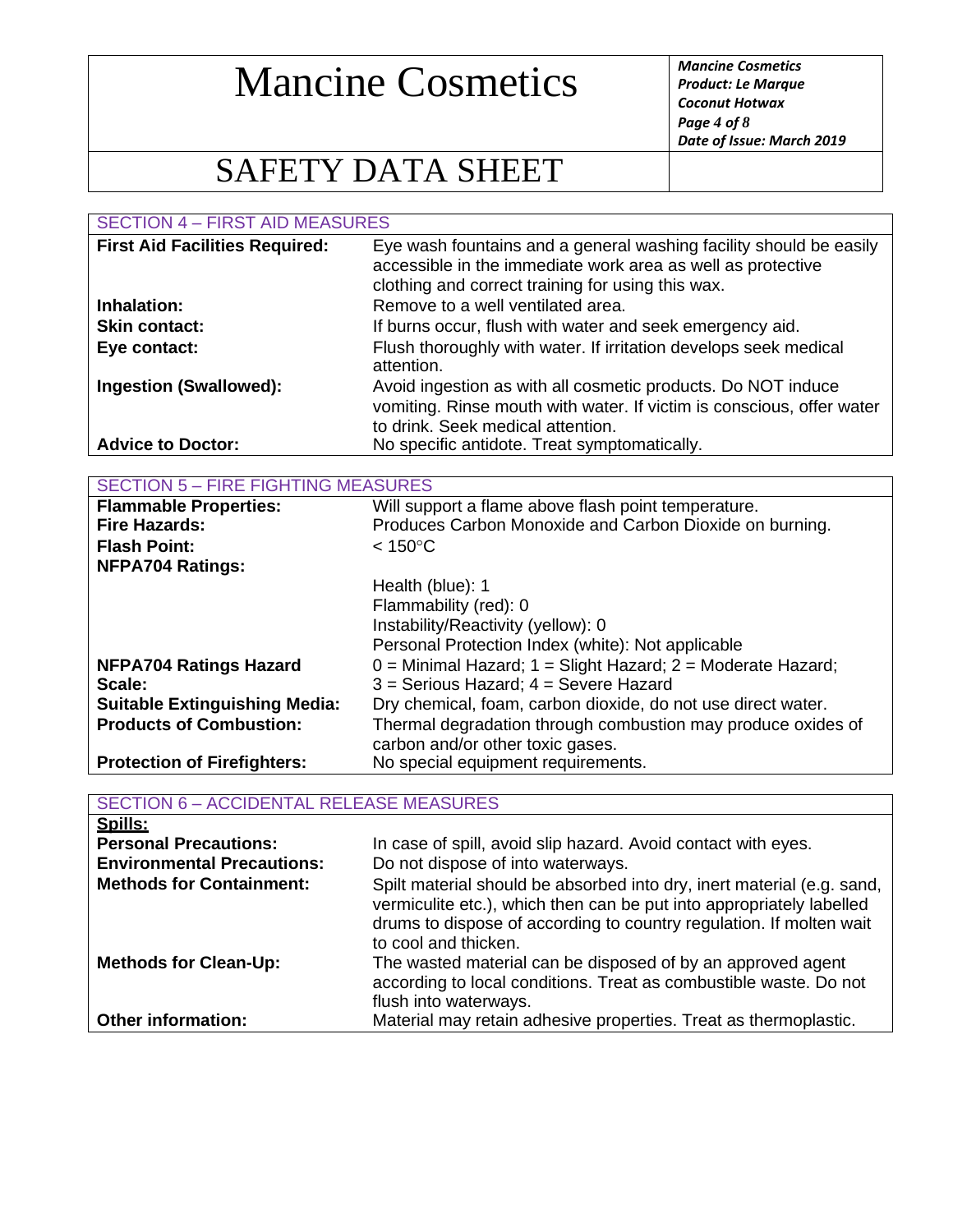*Product: Le Marque Coconut Hotwax Page 5 of 8 Date of Issue: March 2019*

### SAFETY DATA SHEET

| <b>SECTION 7 - HANDLING AND STORAGE</b> |                                                              |
|-----------------------------------------|--------------------------------------------------------------|
| Handling:                               | Store in original container. Protect from excessive heat.    |
| Storage:                                | Avoid excessive heat or freezing. Store in a cool, dry area. |
| <b>Flammability:</b>                    | Keep away from sources of ignition.                          |

#### SECTION 8 – EXPOSURE CONTROLS/PERSONAL PROTECTION

| <b>Exposure Guidelines:</b>            |                                                                                                                                                                                                                                                                         |
|----------------------------------------|-------------------------------------------------------------------------------------------------------------------------------------------------------------------------------------------------------------------------------------------------------------------------|
| <b>General Product</b><br>Information: |                                                                                                                                                                                                                                                                         |
| <b>Exposure Limits:</b>                | <b>OSHA/EPA Occupational Chemical Database Exposure Limits:</b><br>Permissible Exposure Limit - Time-weighted Average (PEL-<br><b>TWA):</b> None established for product.<br>TLV/TWA 2mg/m3 for wax; TLV/TWA 5mg/m3 for oil mist<br><b>Recommended Exposure Limits:</b> |
|                                        | Recommended Exposure Limit - Time-weighted Average (REL                                                                                                                                                                                                                 |
|                                        | TWA): None established for product.                                                                                                                                                                                                                                     |
| <b>Engineering Controls:</b>           | None required.                                                                                                                                                                                                                                                          |
| <b>Personal Protection:</b>            | General: Obey reasonable safety precautions and practice good                                                                                                                                                                                                           |
|                                        | housekeeping. Thermal gloves are recommended and safety                                                                                                                                                                                                                 |
|                                        | glasses.                                                                                                                                                                                                                                                                |
|                                        | Respiratory protective equipment: None required.                                                                                                                                                                                                                        |
|                                        | Eye/face protection: Avoid eye contact. Safety glasses                                                                                                                                                                                                                  |
|                                        | Hand protection: Thermal gloves.                                                                                                                                                                                                                                        |
|                                        | Clothing: None required.                                                                                                                                                                                                                                                |

SECTION 9 – PHYSICAL AND CHEMICAL PROPERTIES

| <b>Physical Description/</b>    |                           |
|---------------------------------|---------------------------|
| <b>Properties:</b>              |                           |
| Appearance:                     | Solid at room temperature |
| Odour:                          | Apparent                  |
| pH:                             | N/A                       |
| <b>Freezing/ Melting Point:</b> | Not available.            |
| <b>Boiling Point/ Range:</b>    | $>200^{\circ}$ C          |
| <b>Flashpoint:</b>              | $<$ 150 $^{\circ}$ C      |
| <b>Evaporation Rate:</b>        | Not available.            |
| <b>Flammability Limits:</b>     | Not available.            |
| <b>Ignition Temperature:</b>    | Not available.            |
| <b>Vapour Pressure:</b>         | Not available.            |
| <b>Vapour Density:</b>          | Not available.            |
| Specific Gravity @ 68°F         | 0.90                      |
| $(20^{\circ}C)$ :               |                           |
| <b>Solubility in Water:</b>     | insoluble                 |
| <b>Other Properties:</b>        |                           |
| <b>Viscosity:</b>               | Not available.            |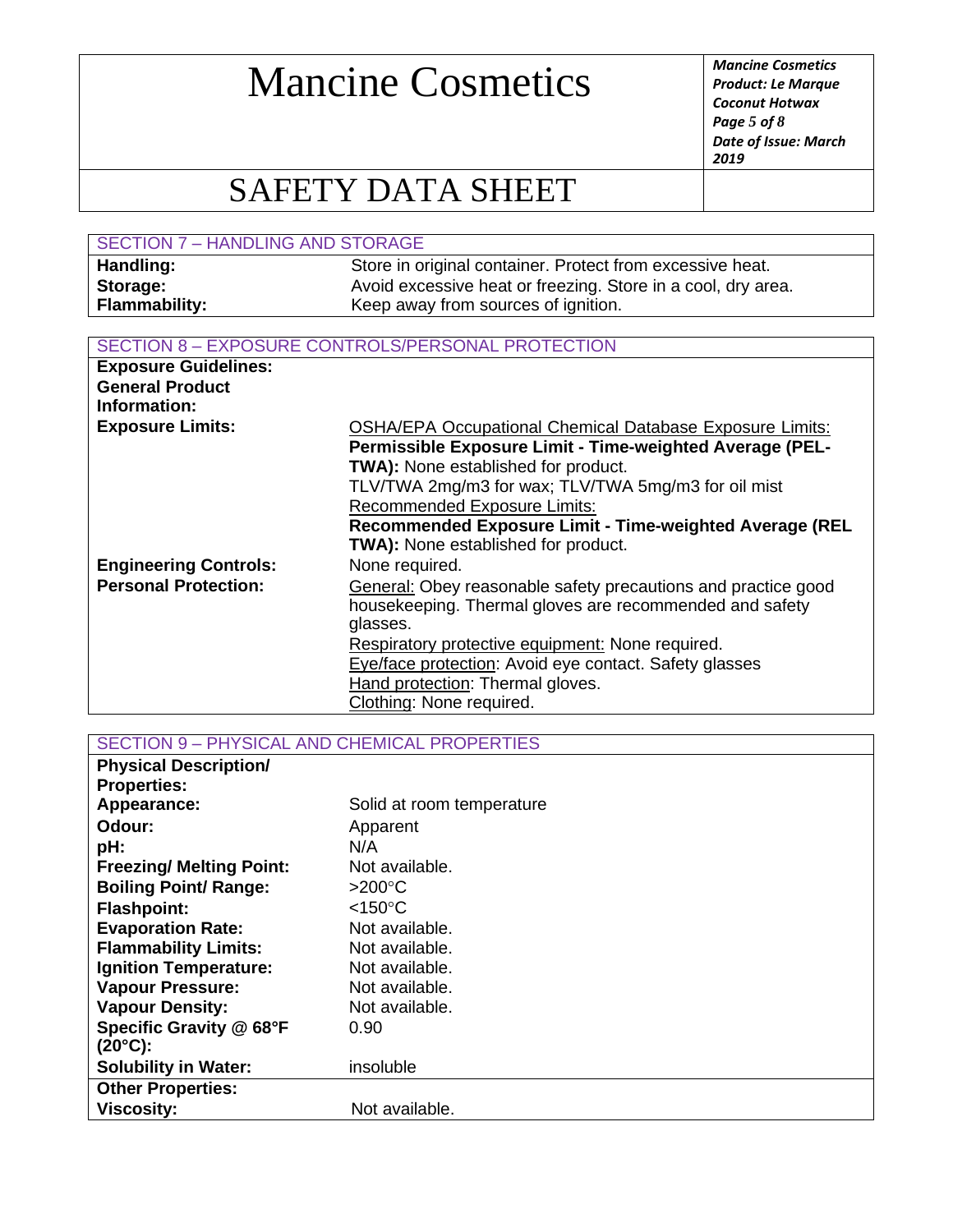*Product: Le Marque Coconut Hotwax Page 6 of 8 Date of Issue: March 2019*

### SAFETY DATA SHEET

#### SECTION 10 – STABILITY AND REACTIVITY

| <b>Chemical Stability:</b>      | Stable under normal conditions.                              |
|---------------------------------|--------------------------------------------------------------|
| <b>Conditions to Avoid:</b>     | Excess heat, sparks and flames                               |
| <b>Incompatible Materials:</b>  | Strong oxidizing agents and strong alkalis                   |
| <b>Hazardous Decomposition</b>  | Thermal degradation through combustion may produce oxides of |
| <b>Products:</b>                | carbon and/or other toxic gases when burned.                 |
| <b>Possibility of Hazardous</b> | Combustion if burned.                                        |
| <b>Reactions:</b>               |                                                              |

#### SECTION 11 – TOXICOLOGICAL INFORMATION

| <b>Acute Effects:</b>                        |                                                                                                            |
|----------------------------------------------|------------------------------------------------------------------------------------------------------------|
| <b>General Product</b>                       | Not available.                                                                                             |
| Information:                                 |                                                                                                            |
| <b>Oral Toxicity Data LD<sub>50</sub>:</b>   | Not available.                                                                                             |
| <b>Dermal Toxicity Data LD<sub>50</sub>:</b> | Not available.                                                                                             |
| Inhalation:                                  | Not available.                                                                                             |
| <b>Eye Irritation:</b>                       | On basis of ingredients: Contact with product expected to be a<br>minor eye irritant.                      |
| <b>Skin Irritation:</b>                      | Not a skin irritant.                                                                                       |
| <b>Sensitization:</b>                        | Not expected to cause skin or respiratory sensitization. Some users<br>may be sensitive. Patch test first. |
| <b>Chronic Effects:</b>                      |                                                                                                            |
| <b>Carcinogenicity:</b>                      | Not expected to cause carcinogenicity. Not listed by IARC, NIOSH,<br>NTP OR OSHA.                          |
| <b>Mutagenicity:</b>                         | Not expected to cause mutagenicity.                                                                        |
| <b>Reproductive Effects:</b>                 | No data.                                                                                                   |
| <b>Developmental Effects:</b>                | No data.                                                                                                   |

| SECTION 12 - ECOLOGICAL INFORMATION |                           |  |
|-------------------------------------|---------------------------|--|
| <b>Ecotoxicity:</b>                 | No information available. |  |
| <b>Persistence/Degradability:</b>   | No information available. |  |
| <b>Bioaccumulation/</b>             | No information available. |  |
| <b>Accumulation:</b>                |                           |  |
| <b>Mobility in Environment:</b>     | No information available. |  |

#### SECTION 13 – DISPOSAL CONSIDERATIONS

| <b>US EPA Waste Number &amp;</b> |                                                                                                            |
|----------------------------------|------------------------------------------------------------------------------------------------------------|
| <b>Descriptions:</b>             |                                                                                                            |
| <b>General Product</b>           | Do not put down waterways.                                                                                 |
| <b>Information</b>               |                                                                                                            |
| <b>Component Waste</b>           | No EPA Hazardous Waste Numbers are applicable for this product's                                           |
| <b>Numbers:</b>                  | components.                                                                                                |
| <b>Disposal Instructions</b>     | Dispose of waste material according to Local, State, Federal, and<br>Provincial Environmental Regulations. |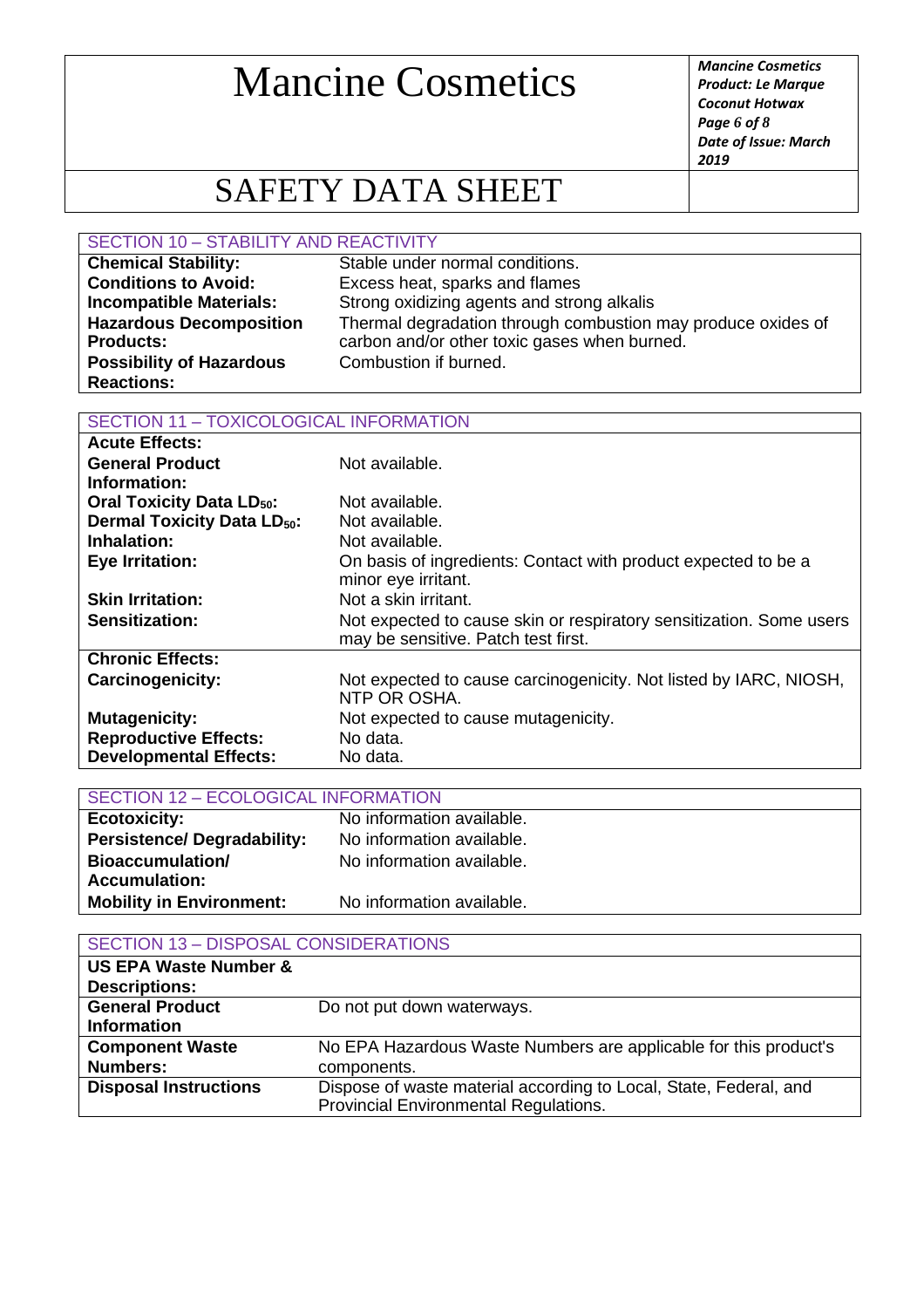*Product: Le Marque Coconut Hotwax Page 7 of 8 Date of Issue: March 2019*

### SAFETY DATA SHEET

SECTION 14 – TRANSPORT INFORMATION

| Ground:                       | This product is not regulated as a hazardous material |
|-------------------------------|-------------------------------------------------------|
| <b>Identification Number</b>  | Not applicable.                                       |
| (UN Number):                  |                                                       |
| <b>Hazardous Material</b>     | Not applicable.                                       |
| <b>Description and Proper</b> |                                                       |
| <b>Shipping Name:</b>         |                                                       |
| <b>Hazard class or</b>        | Not applicable.                                       |
| Division:                     |                                                       |
| <b>Packing Group:</b>         | Not applicable.                                       |
|                               |                                                       |

| <b>SECTION 15 - REGULATORY INFORMATION</b>                                         |                                                                                                                                                                                                                                     |  |
|------------------------------------------------------------------------------------|-------------------------------------------------------------------------------------------------------------------------------------------------------------------------------------------------------------------------------------|--|
| <b>US Federal</b><br><b>Regulations:</b><br><b>General Product</b><br>Information: | The product described in this Safety Data Sheet it is classified as non<br>hazardous according to NOHSC. Not classified as dangerous goods<br>according to the Australian Dangerous Goods Code.<br>Poisons Schedule - not scheduled |  |
| <b>OSHA:</b>                                                                       | Not considered hazardous by the OSHA Hazard Communication<br>Standard (29 CFR 1910.1200).                                                                                                                                           |  |
| <b>Disposal Instructions</b>                                                       | Dispose of waste material according to Local, State, Federal, and<br><b>Provincial Environmental Regulations.</b>                                                                                                                   |  |